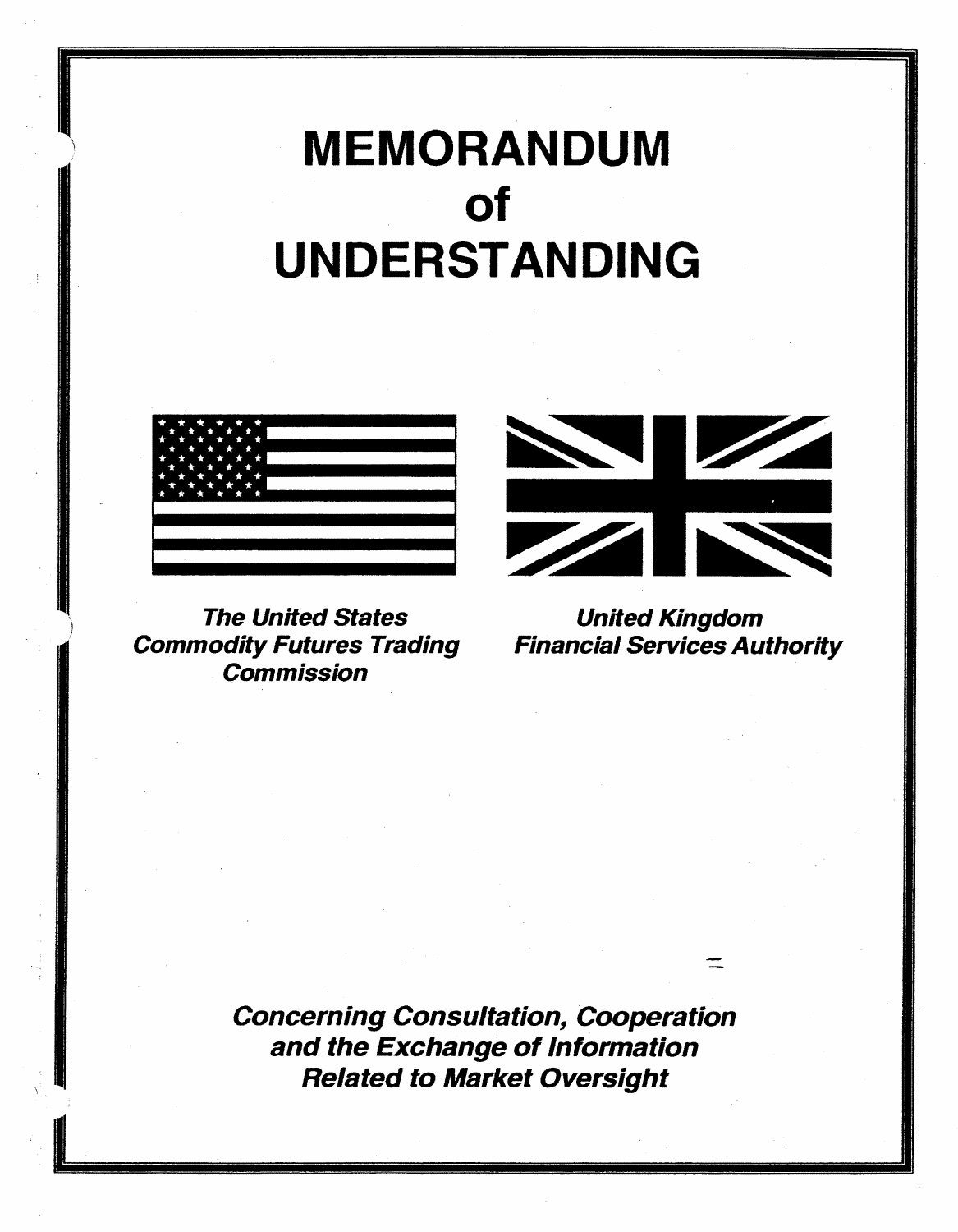# MEMORANDUM OF UNDERSTANDING CONCERNING CONSULATION, COOPERATION AND THE EXCHANGE OF INFORMATION RELATED TO MARKET OVERSIGHT

In view of the globalization of the world's financial markets and the increase in the cross-border operations of derivatives exchanges, the United States Commodity Futures Trading Commission ("CFTC") and the United Kingdom Financial Services Authority ("FSA'') (collectively, "the Authorities''), have entered into this Memorandum of Understanding ("MOU") on the exchange of information related to cross-border oversight of US and UK derivatives exchanges.. The Authorities have developed this MOU in order to enhance their respective capabilities to address potential abusive or manipulative trading practices that may involve trading on UK and US derivatives exchanges.

#### ARTICLE ONE: DEFINITIONS

For purposes of this MOU:

- 1. "Authority" means the CFTC or FSA:
	- a) "Requested Authority" means the Authority to whom a request is made under this MOU; and
	- b) "Requesting Authority" means the Authority making a request under this MOU.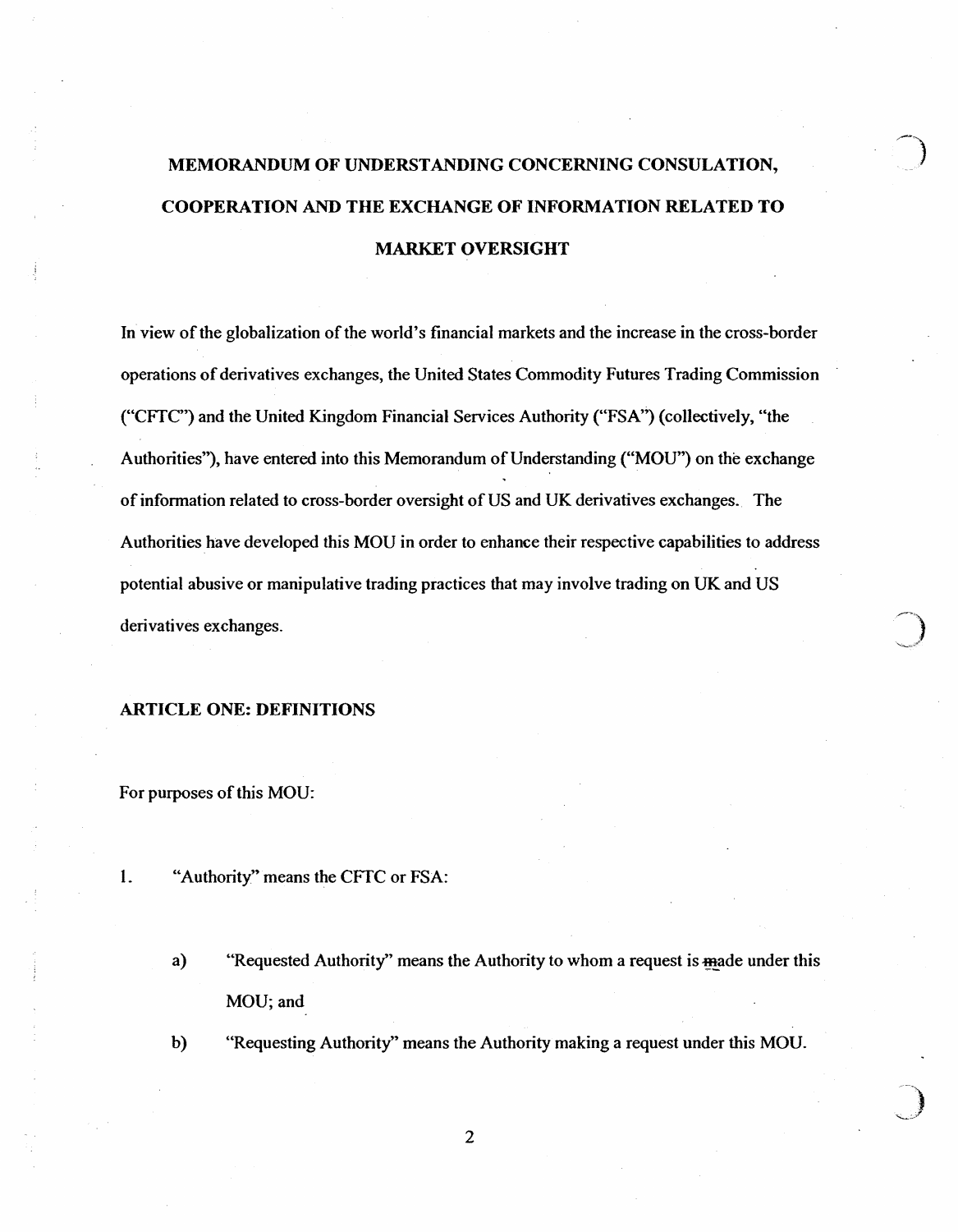#### 2. "Exchange'' means:

- a) a US Exchange that is designated as a contract market by the CFfC and that has been recognized by the FSA as an overseas investment exchange (ROIE"); and
- b) a UK Exchange that has been recognized as an investment exchange by the FSA and that operates in the United States pursuant to a CFfC procedure that does not require designation as a US contract market.
- 3. "Emergency Situation" means an on-going or threatened situation such as one that may impair the price discovery function or market integrity of an Exchange.
- 4. "Person" means a natural person, unincorporated association, partnership, trust, investment company or corporation.

#### ARTICLE TWO: GENERAL PROVISIONS

5. This MOU is a statement of intent to consult, cooperate and exchange information in connection with the routine surveillance of Exchanges, in a manner consistent with, and as permitted by, the laws and requirements that govern the Authorities. ~e Authorities contemplate that cooperation would be achieved primarily through ongoing, informal,

Ä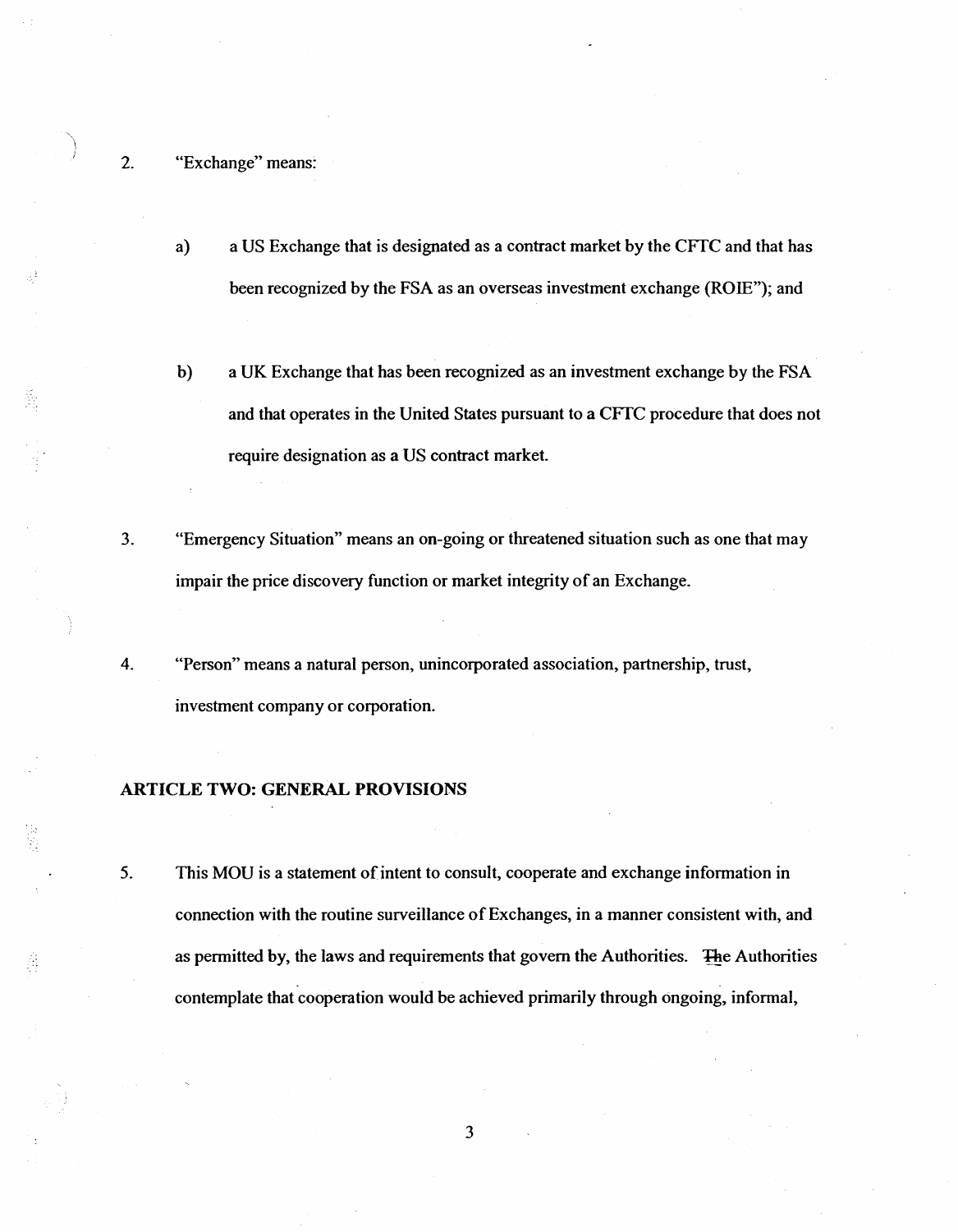oral consultations, supplemented by more in-depth information sharing as implemented by the Authorities to address specific market surveillance concerns.

- 6. This MOU does not create any legally binding obligations, confer any rights, or supersede domestic laws. This MOU does not confer upon any person or organization the right or ability directly or indirectly to obtain, suppress, or exclude any information or to challenge the execution of a request for assistance under this MOU.
- 7. This MOU does not limit an Authority to taking solely those measures described herein in fulfillment of its supervisory functions. In particular, this MOU does not affect the right of any Authority to communicate with, or obtain information or documents from, any Person subject to its jurisdiction that is located in the territory of the other Authority.
- 8. This MOU is intended to complement, but does not alter, the terms and conditions of the following existing arrangements and statements of policy concerning cooperation and information sharing between the Authorities:

·')

a) The *Memorandum of Understanding on Mutual Assistance and the Exchange of Information between (among others) the CFTC and FSA* (September 25, 1991), as amended) (the "UK/US MOU"), which covers primarily information sharing in the context of enforcement matters;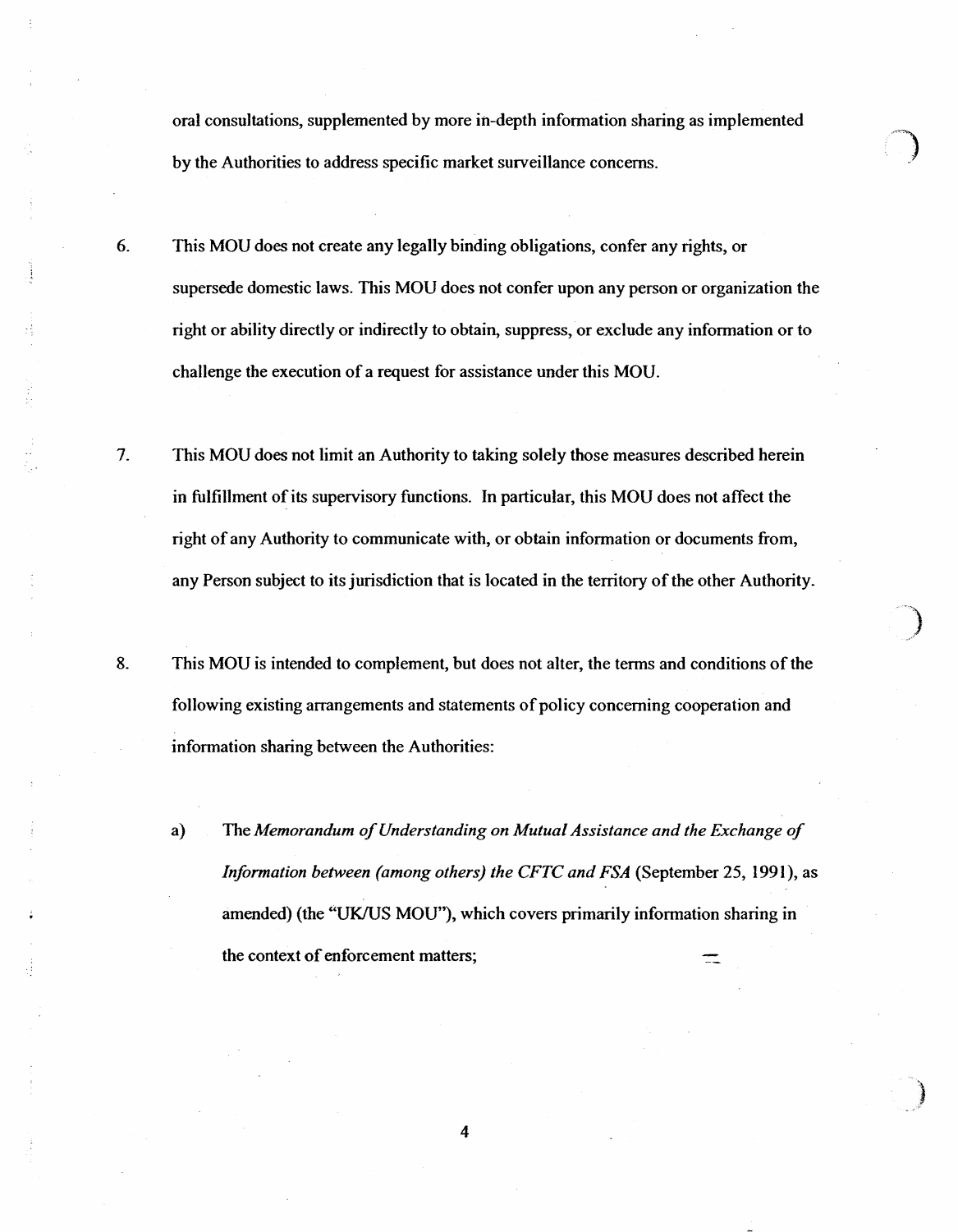- b) The *IOSCO Multilateral Memorandum of Understanding Concerning Consultation and Cooperation and the Exchange of Information.* (the "IOSCO MMOU") to which the CFfC and FSA are signatories, which also covers primarily information sharing in the context of enforcement matters;
- c) The *Declaration on Cooperation and Supervision of International Futures Markets and Clearing Organizations,* (as amended March 1998), whereby certain agreed triggering events affecting an exchange member's financial resources or positions, unusually large price movements or relationships on a market, or a reasonable suspicion of abusive activity prompts information sharing;
- d) The *Tokyo Communique on Supervision of Commodity Futures Markets* (1997), to which the CFfC and FSA are signatories, which in its *Guidance on Components of Market Surveillance and Information Sharing* enumerates the types of information that market authorities should be prepared to share for routine and for cause market surveillance purposes; and
- e) The *Arrangement on Warehouse Information* (2000), which covers information sharing regarding deliverable commodities that are common to the US and UK for surveillance and enforcement purposes.

 $\equiv$ 

9. The Authorities intend in particular, and to the maximum extent possible, that the cooperation and information sharing arrangements under this MOU should be

-· 5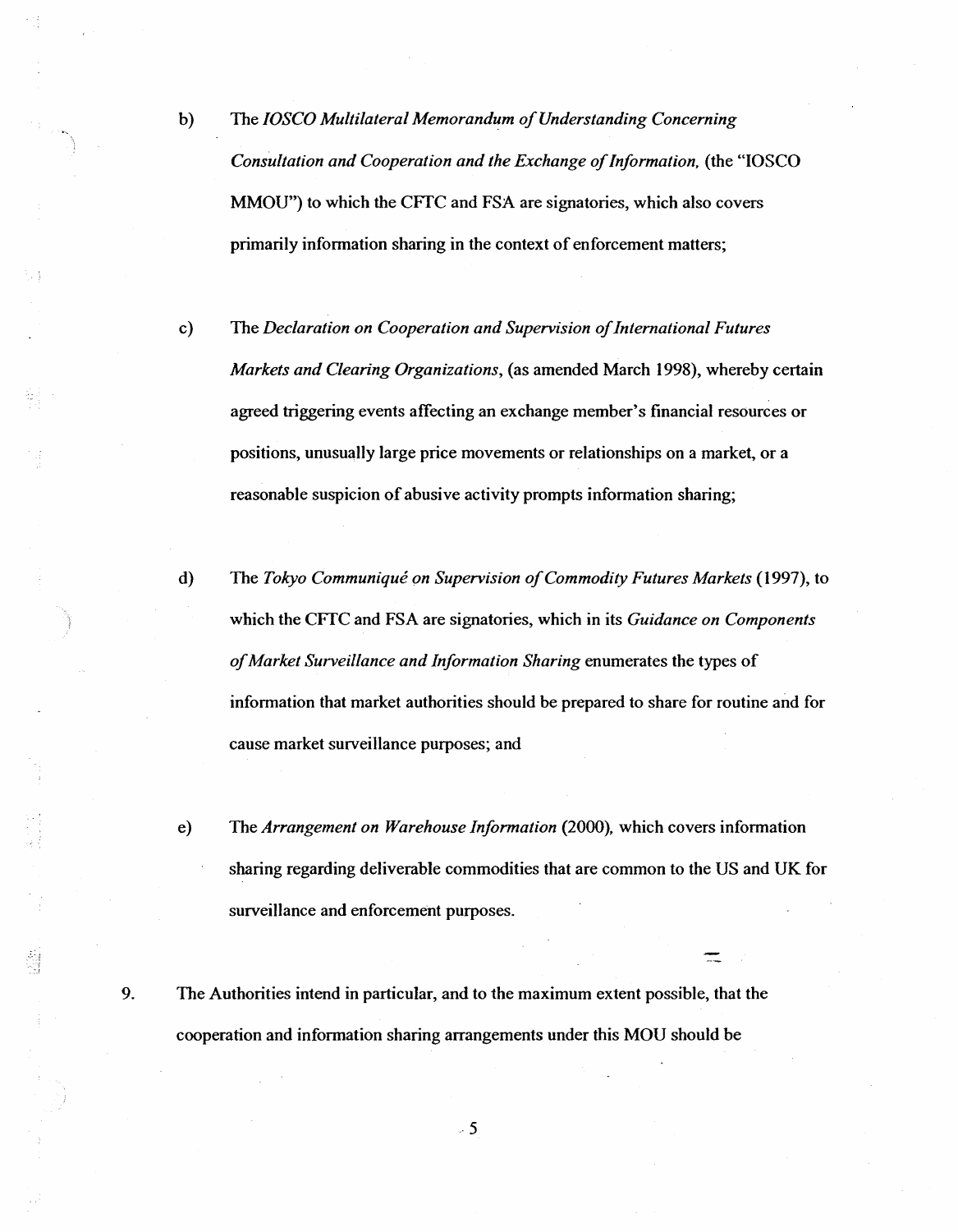implemented in a manner which is compatible with the obligations and commitments which an Authority may have under its respective statutes and regulations.

- 10. The Authorities intend to review periodically the functioning and effectiveness of this arrangement between the FSA and CFfC with a view, among other things, to expanding or altering the scope of operation of this MOU, or altering the MOU to take into consideration significant change in market or business conditions, should that be judged necessary by the Authorities.
- 11. To facilitate cooperation and communication under this MOU, the Authorities hereby designate contact persons as set forth in Appendix A.

# ARTICLE THREE: SCOPE OF SUPERVISORY CONSULTATION, COOPERATION AND EXCHANGE OF INFORMATlON

#### . Ongoing consultations

12. The Authorities recognize the importance of close communication concerning the crossborder operations of Exchanges, and intend to consult regularly regarding general supervisory developments and issues relevant to the cross-border operations of those Exchanges.  $\equiv$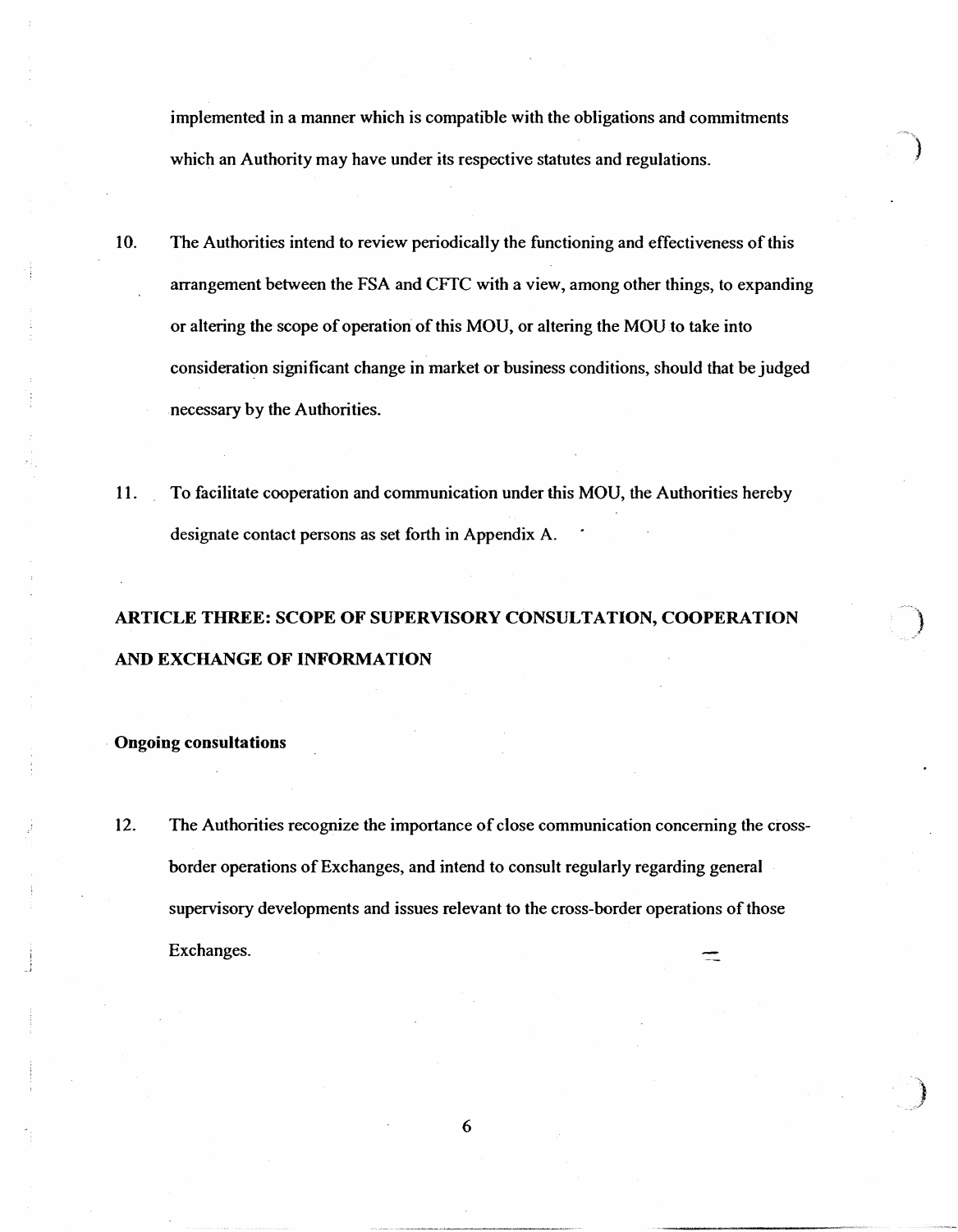13. Each Authority endeavors to inform the other Authority of activities taking place on an Exchange in the Authority's jurisdiction that may assist the other Authority with surveillance of manipulative or abusive trading practices.

#### Information to be Shared

14. To the extent necessary to supplement periodic and ad hoc oral consultations each Authority intends to provide the other Authority the fullest cooperation in assisting with the identification of manipulative or abusive trading practices. Both Authorities ·recognize that there may be situations where information should be shared related to exchanges that are not necessarily dually authorized as defined in Paragraph 2 of this MOU. Without limiting the scope of possible cooperation, to the extent practicable and as appropriate in the particular circumstances, each Authority intends to provide, upon request, the following types of information:

a) terms and conditions of each derivatives contract or instrument;

b) details of an Exchange's market regulations such as position limits, reporting obligations, and price limits;

c) details of delivery rules and procedures or cash settlement provisions;

d) general details about market information collected and analyzed;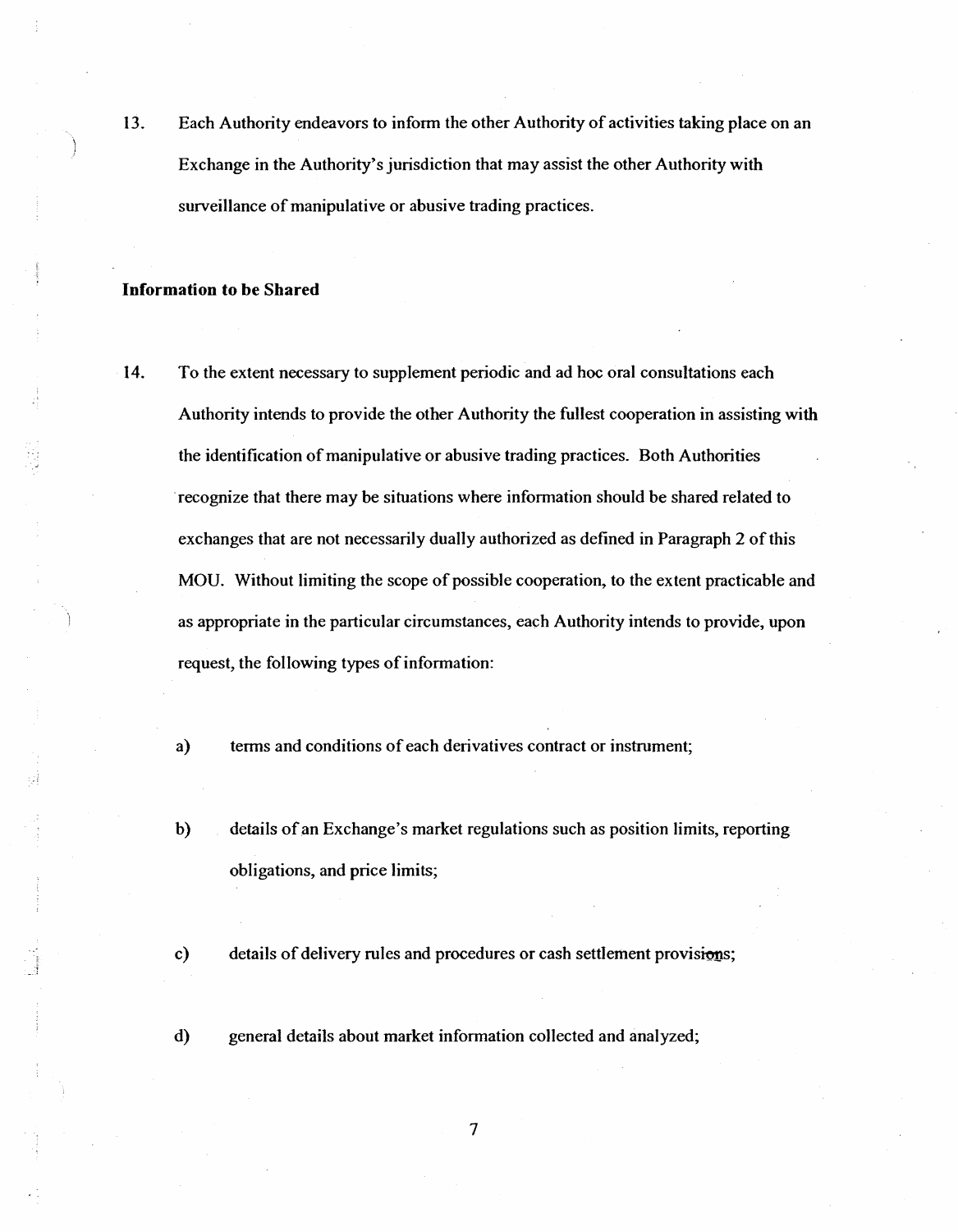- e) details of designated delivery facilities, such as warehouses;
- f) details of traders' positions;
- g) details of large positions held by members and users of the exchange in respect of on-exchange, related OTC and cash positions;
- f) inventory levels and locations of delivery stocks;
- g) audit trail data; and
- h) additional margin calls.
- 15. It is anticipated that such requests will relate to information that is not otherwise available to the Requesting Authority.

#### Periodic monitoring

16. The Authorities recognize that there may be deterrent value in instituting periodic monitoring of trading with cross-border implications to identify whether suspected abusive market activity is occurring. Because the circumstances that may give rise to manipulative or abusive trading practices may vary, the Authorities intend to institute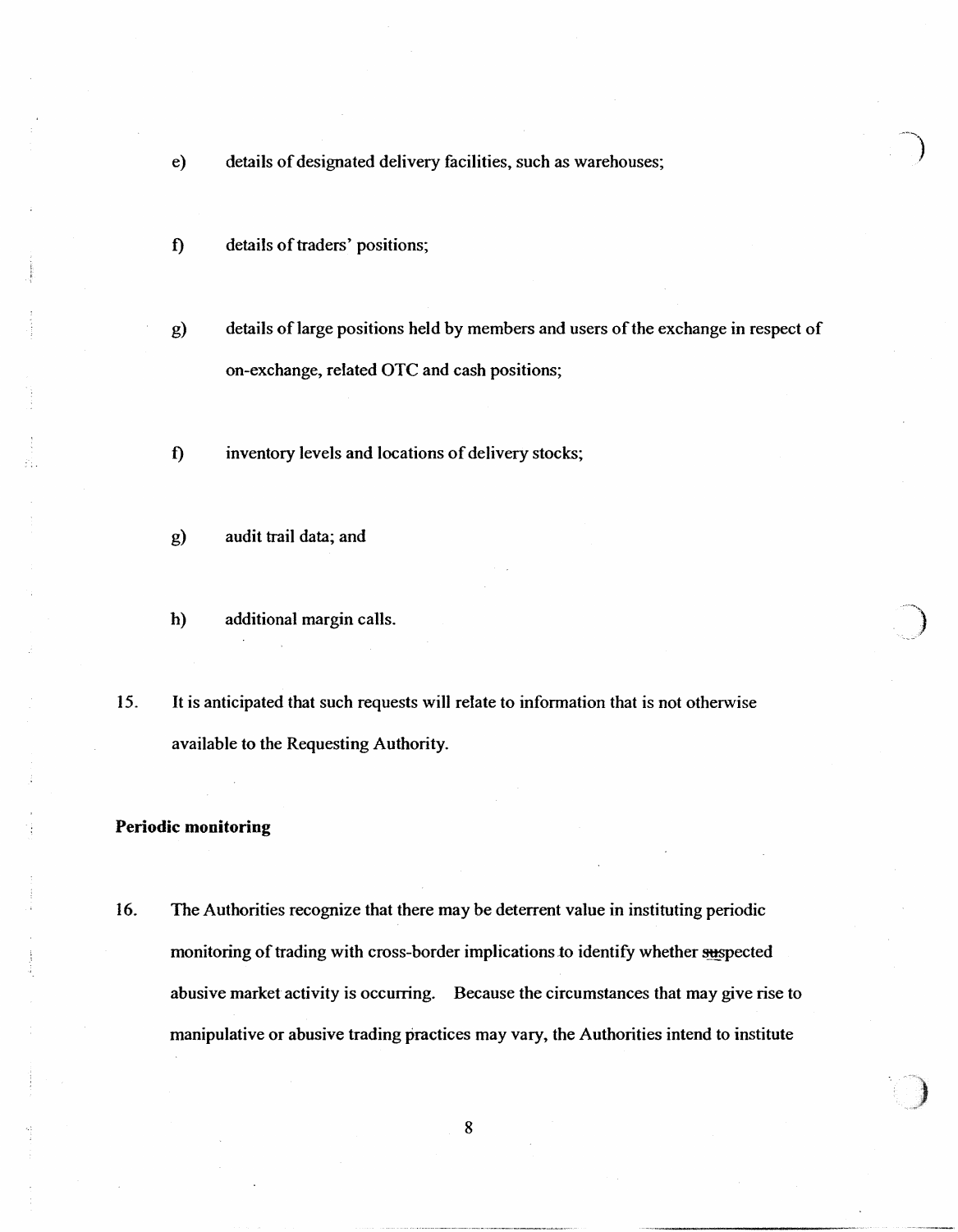programs periodically to share information to assist in the detection of manipulative or abusive trading practices.

17. The Authorities may, as appropriate, institute a program of a specified scope and duration to share relevant information for the purpose of detecting manipulative or abusive trading practices.

## ARTICLE FOUR: EXECUTION OF REQUESTS FOR ASSISTANCE

- 18. To the extent possible, a request for information pursuant to Article Three should be made in writing, and addressed to the relevant contact person in Appendix A. A request generally should specify the following:
	- a) The information sought by the Requesting Authority;
	- b) A general description of the purpose for which the information is sought; and
	- c) The desired time period for reply and, where appropriate, the urgency thereof.
- 19. For supervisory purposes, the Authorities may request receipt of the information on a routine basis. The duration and frequency of sharing information on a routine basis is determined by mutual understanding of the Authorities.

==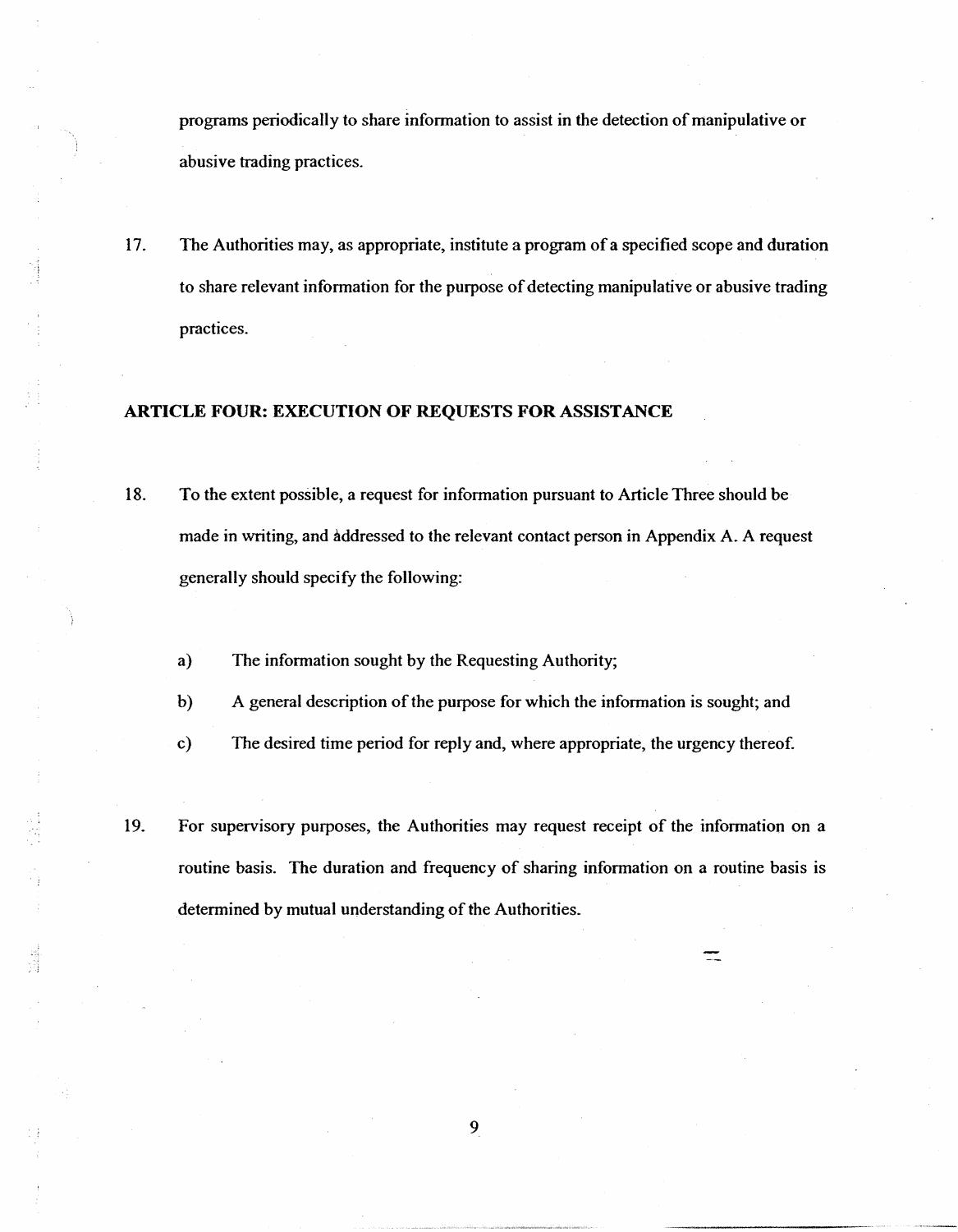- 20. Prior to making a Request, an Authority should use reasonable efforts, consistent with the urgency of the Request, to obtain through other means any of the information referred to in Article Three that is publicly and readily available.
- 21. Notwithstanding the above, the Authorities understand that publicly available information may be requested under this Arrangement, and each Authority intends to assist the other Authority to obtain such publicly available information expeditiously.
- 22. In Emergency Situations, the Authorities will endeavor to notify each other of the Emergency Situation and communicate information to the other as would be appropriate in the particular circumstances, taking into account all relevant factors, including the status of efforts to address the Emergency Situation. During Emergency Situations, requests for information may be made in any form, including ora1ly, provided such communication is confirmed in writing.

#### ARTICLE FIVE: PERMISSIBLE USES AND CONFIDENTIALITY OF INFORMATION

- 23. Except for disclosures in accordance with this MOU, each Authority intends to keep confidential to the extent permitted by law information shared under this MOU, requests made under this MOU, the contents of such request, and any other matters arising under this MOU.
- 24. Information received in response to a Request is intended, consistent with applicable law, to be used by the Requesting Authority solely for the purpose of enabling or

*\_f* 

10

)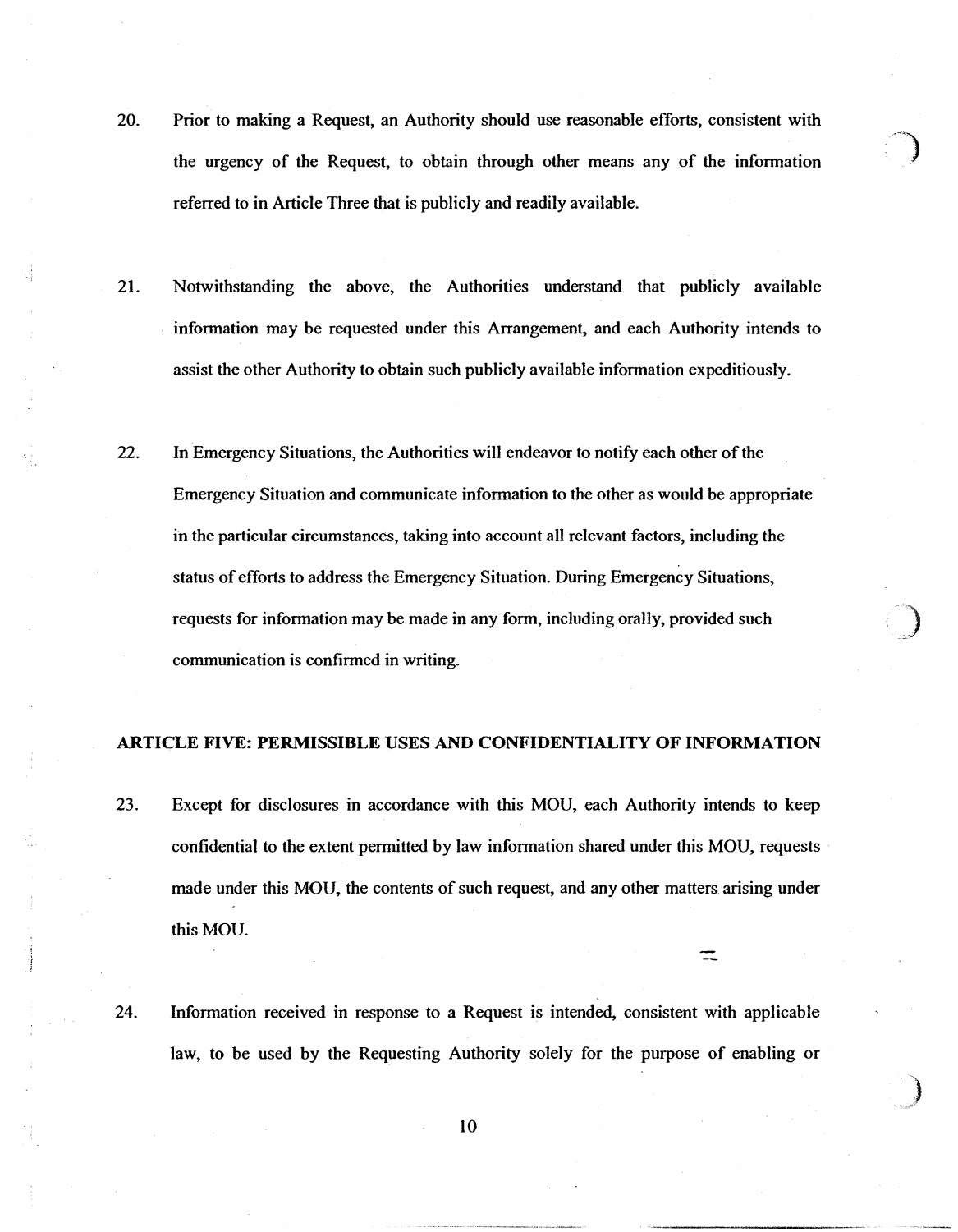assisting it to exercise its regulatory oversight and supervisory functions.

- 25. As mentioned above, this MOU is intended to complement, but not alter in any way, either the US/UK MOU or the IOSCO MMOU. The Authorities recognize that the purpose of this MOU is not primarily to obtain information for enforcement purposes, although the Authorities subsequently may want to use the information obtained under this MOU for enforcement purposes. Use of information for enforcement purposes will be in accordance with the terms and conditions in Part V, Paragraph 16 of the US/UK MOU and Paragraph 10 of the IOSCO MMOU.
- 26. To the extent possible, the Requesting Authority intends to notify the Requested Authority of any legally enforceable demand for non-public information furnished under this MOU. Prior to compliance with the demand, the Requesting Authority intends to assert all appropriate legal exemptions or privileges with respect to such information as may be available.
- 27. The Authorities intend that the sharing or disclosure of such non-public information, including but not limited to deliberative and consultative materials, pursuant to the terms of this MOU, will not constitute a waiver of privilege or confidentiality of such information.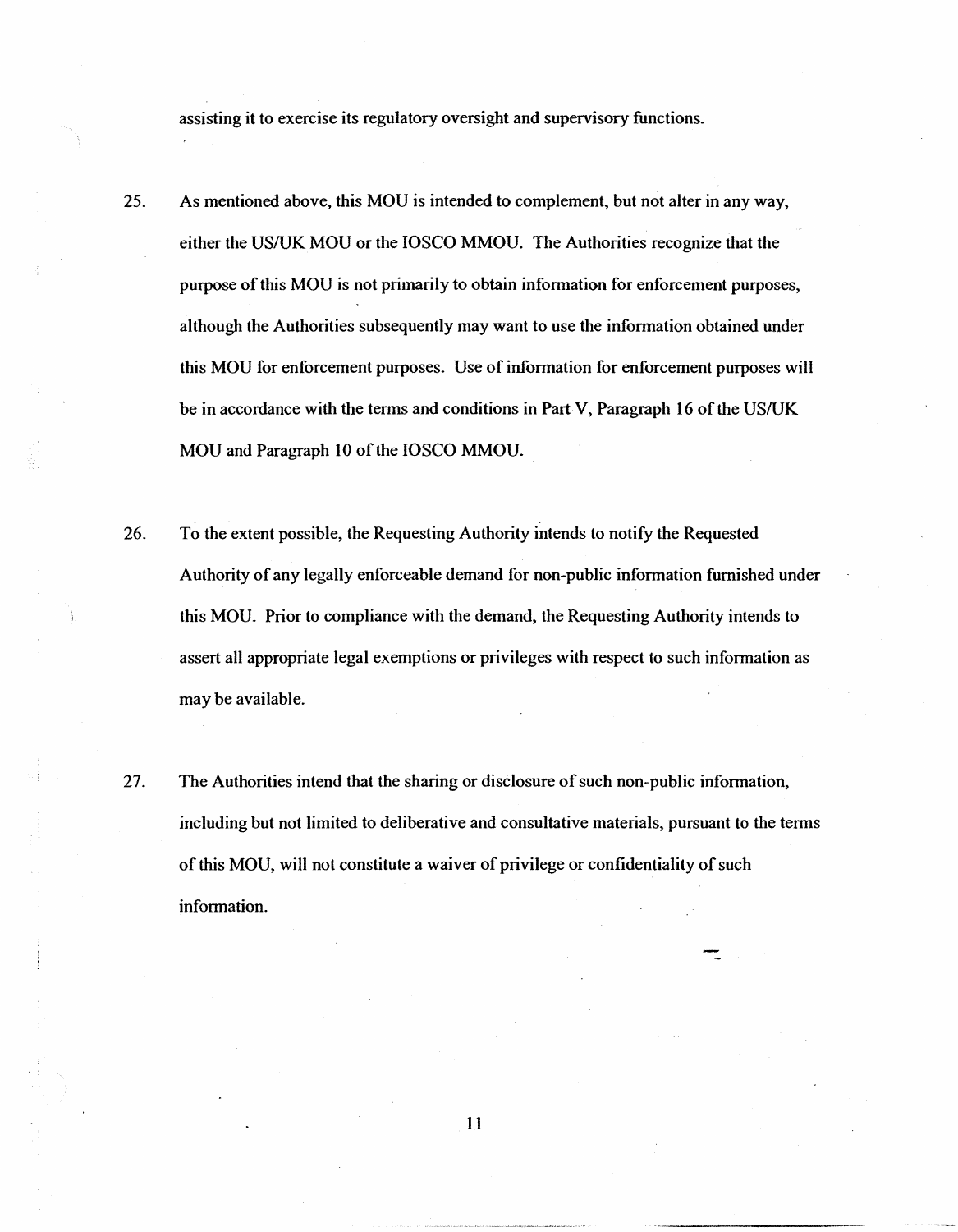#### ARTICLE SIX: TERMINATION

28. Cooperation in accordance with this MOU will continue until the expiration of 30 days after either Authority gives written notice to the other Authority of its intention to terminate its cooperation under the MOU. If either Authority gives such notice, cooperation will continue with respect to all requests for assistance that were made under the MOU before the effective date of notification until the Requesting Authority terminates the matter for which assistance was requested. In the event of termination of this MOU, information obtained under this MOU will continue to be treated in the manner prescribed under Article Five. '

This MOU is executed in duplicate in London, England, this 17th day of November 2006.

Trading Commission

Reuben Jeffery III, Chambuch

United States Commodity Futures United Kingdom Financial Services Authority

 $\equiv$